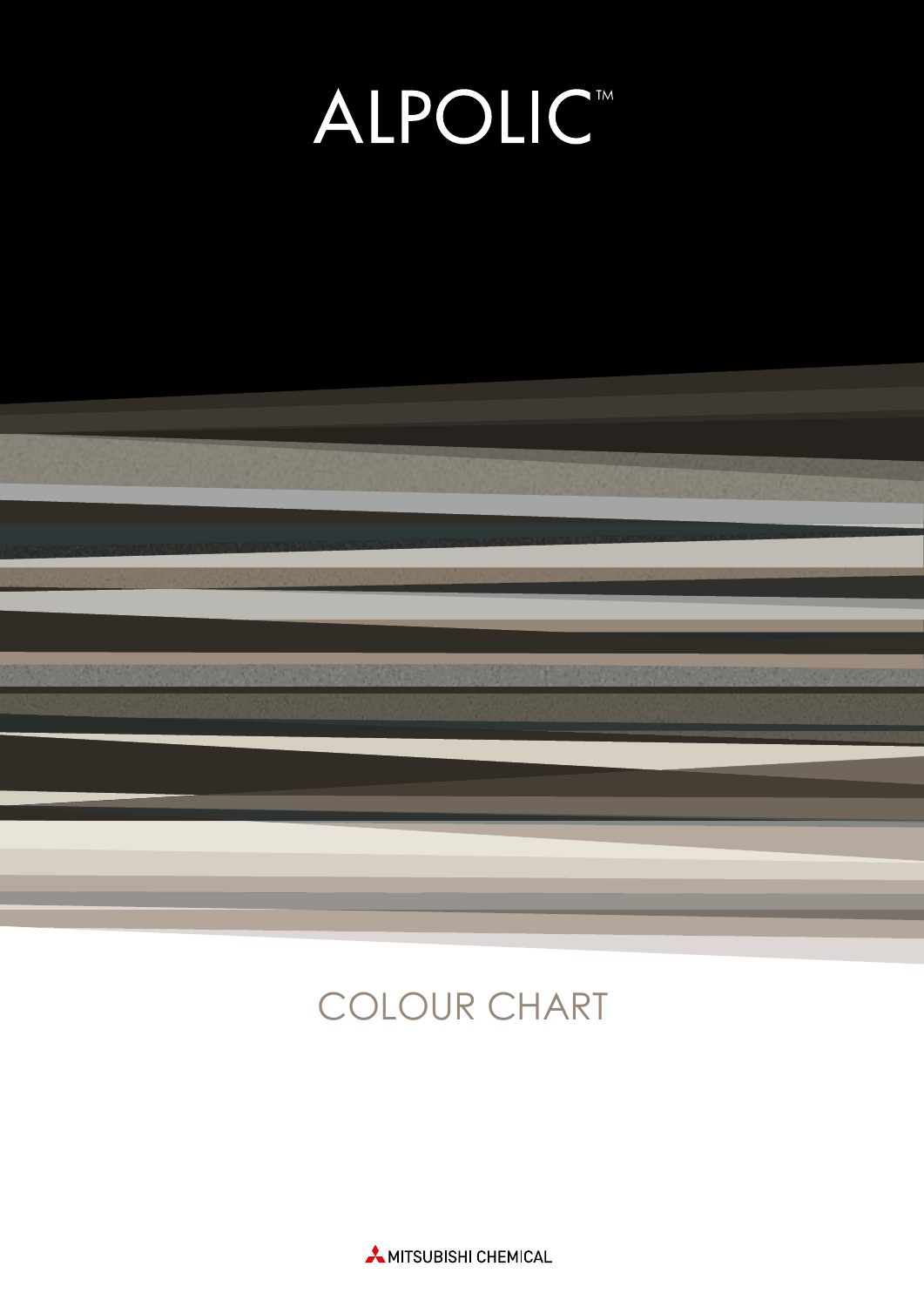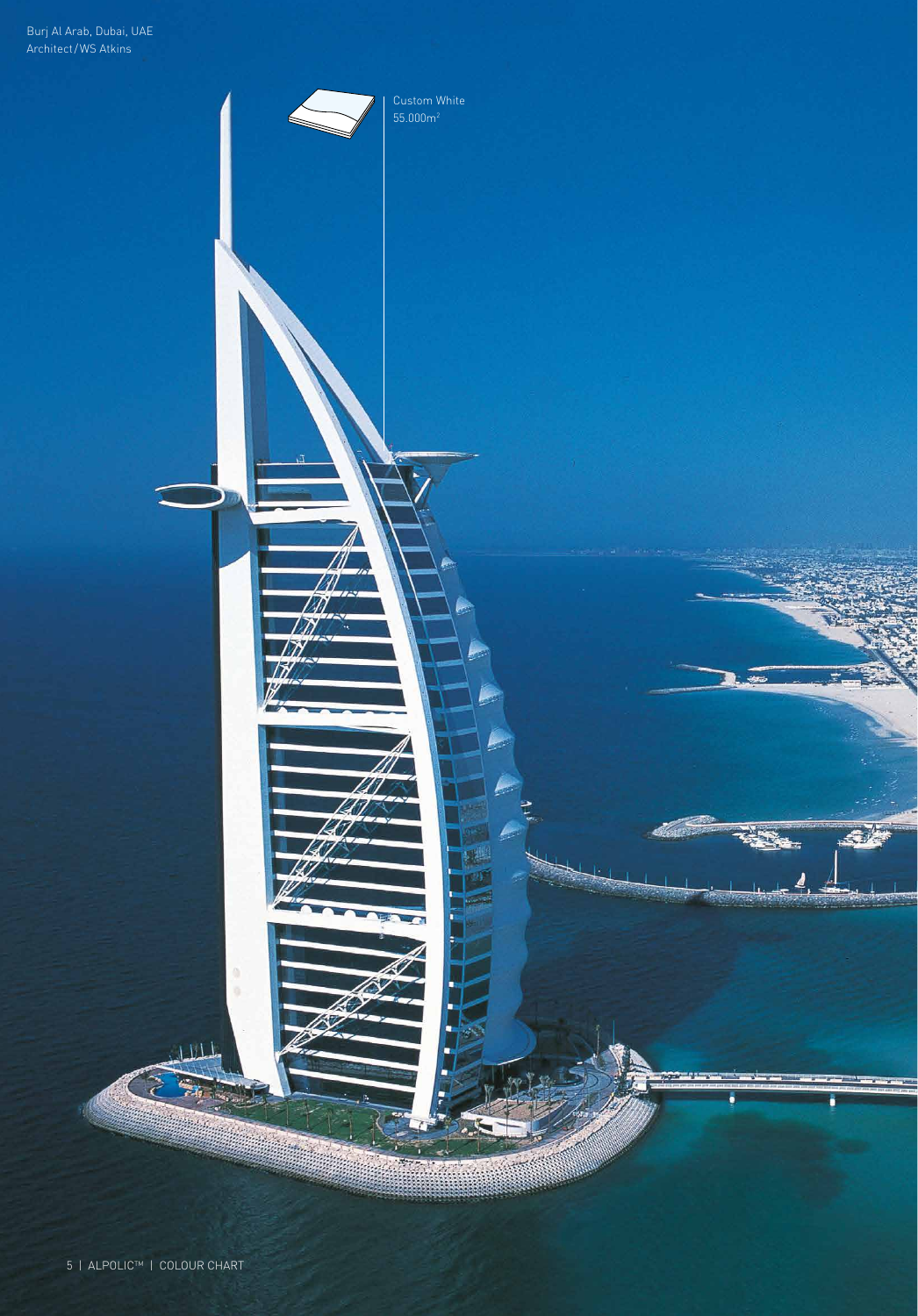## BE.SA<sub>E</sub>

NACHHALTIGKEIT SUSTAINABILITY

WELTMARKTFÜHRER

BRANDSCHUTZ FIRE PROTECTION DESIGN- UND FARBVIELFALT QUALITÄTS-**GARANTIE QUALITY** GUARANTEE

## MIT FÜNFFACHER SICHER-HEIT IM FASSADENBAU

Hinter ALPOLICTM stehen 47 Jahre Know-how und Erfahrung in der Entwicklung und Herstellung von Aluminium-Verbundplatten. Als Weltmarktführer steht unser Name für die Sicherheit von innovativen, hochqualitativen Produkten und für perfekten Service.

Wenn es um höchste Sicherheit beim Brandschutz geht, lässt ALPOLICTM nichts anbrennen. Das haben wir bereits in zahllosen internationalen Prüfungen bewiesen. Kein Wunder, dass unsere zertifizierten Aluminium-Verbundplatten ALPOLICTM A2 (Klasse A2-s1, d0) in puncto Brandschutz immer wieder Maßstäbe setzen – sogar bis zu 2 m Breite!

Architekten und Verarbeitern bietet ALPOLICTM die Sicherheit der größten Design- und Farbvielfalt am Markt. Ob Trendfarben, Oberflächendesigns oder echte Metalle – unser Portfolio eröffnet einen unerschöpflichen Gestaltungsspielraum.

ALPOLICTM ist mit Sicherheit immer erste Wahl, was den Schutz der Fassade vor Witterungseinflüssen, Korrosion und Kratzern betrifft. Und das geben wir Ihnen auch schwarz auf weiß. Mit einer Qualitätsgarantie von bis zu 20 Jahren.

## NACHHALTIGKEIT NACHHALTIGKEIT SUSTAINABILITY

Auf Basis unserer einzigartigen KAITEKI Philosophie leisten wir täglich unseren Beitrag für eine sichere und nachhaltige Zukunft. So sind alle unsere verwendeten Materialien zu 100 % recyclingfähig.

Für weitere Informationen kontaktieren Sie uns direkt oder besuchen Sie uns auf www.alpolic.eu.

## WITH 5-FOLD SAFETY IN FAÇADE CONSTRUCTION

A VARIETY OF DESIGNS AND COLORS

## WELTMARKTFÜHRER GLOBAL MARKET LEADER

ALPOLICTM represents 47 years of know-how and experience panels. As the global market leader, our name stands for service.

## BRANDSCHUTZ **FIRE PROTECTION**

When it comes to maximum fire safety, ALPOLIC™ allows nothing to get burned. We have already proved this in countless international tests. It is no wonder that our certified ALPOLIC™

## DESIGN- UND FARBVIELFALT **A VARIETY OF DESIGNS AND COLOURS**

ALPOLIC™ offers architects and fabricators the reliability our portfolio allows an unlimited creative freedom.

## QUALITÄTSGARANTIE VAN DE STATISTISCHE GUALITY GUARANTEE

Without doubt, ALPOLIC™ is always the first choice as far as protecting the façade from atmospheric influences, corrosion down for you in black and white. With a quality guarantee

On the basis of our unique KAITEKI philosophy we make are 100% recyclable.

For more information please contact us or visit www.alpolic.eu.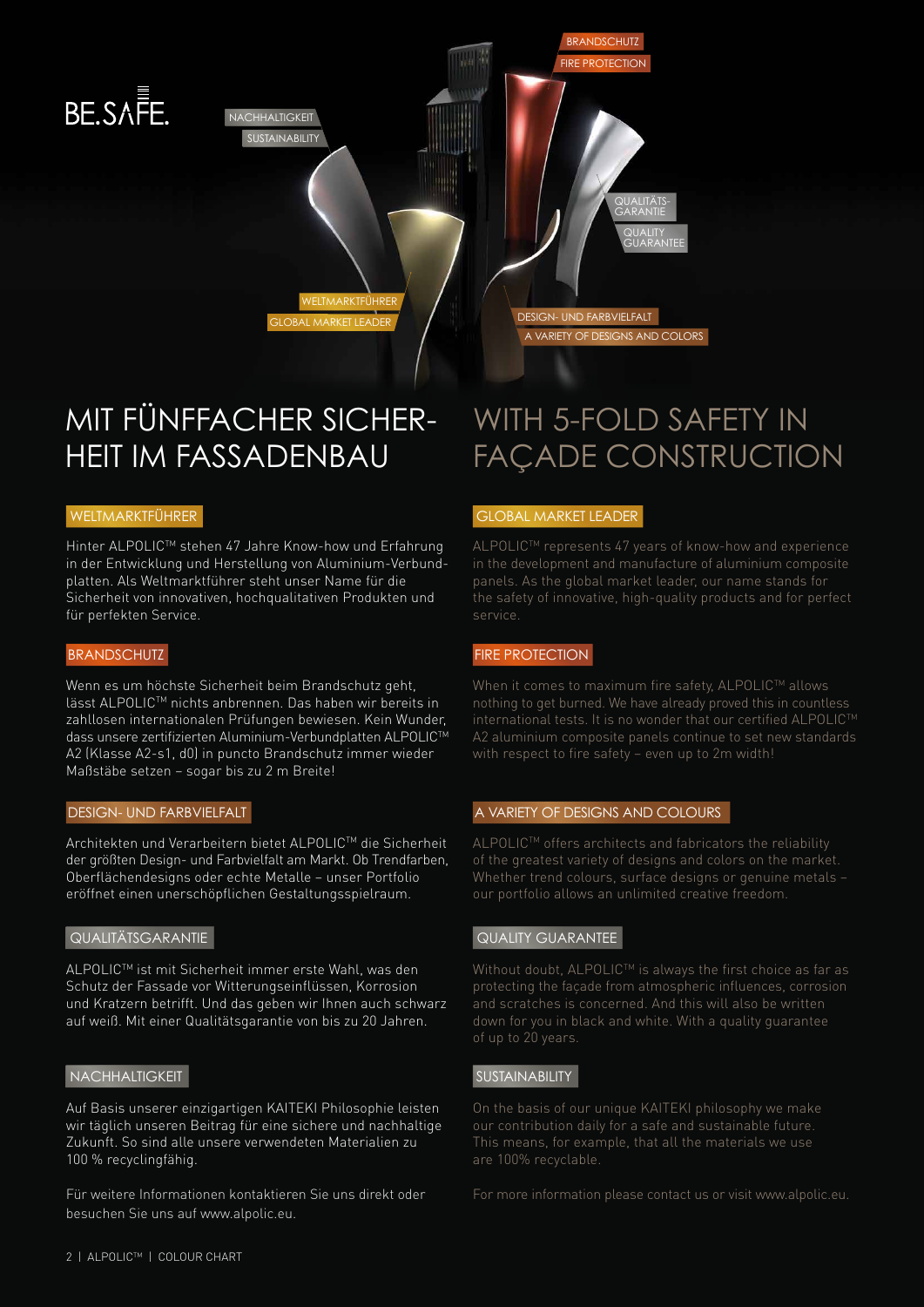## ALPOLIC<sup>®</sup> ELEGANT COLOURS



DE-MA9100-G30 Pure White

DE-MA9102-G30 Cream White



DE-MA7104-G30 Light Gray

DE-MA7105-G30 Anthracite Gray



DE-MA7991-G30 Charcoal



DE-MA9326-G30 Ink Black

## ALPOLIC<sup>®</sup> CLASSIC COLOURS



DE-MA9101-G30 Traffic White

DE-MD9500-G30 Anodic Silver

**Glanzgrad** 

Alle abgebildeten Farben haben einen Glanzgrad von 30%.

**Gloss rate**  All listed colours have a gloss rate of 30%.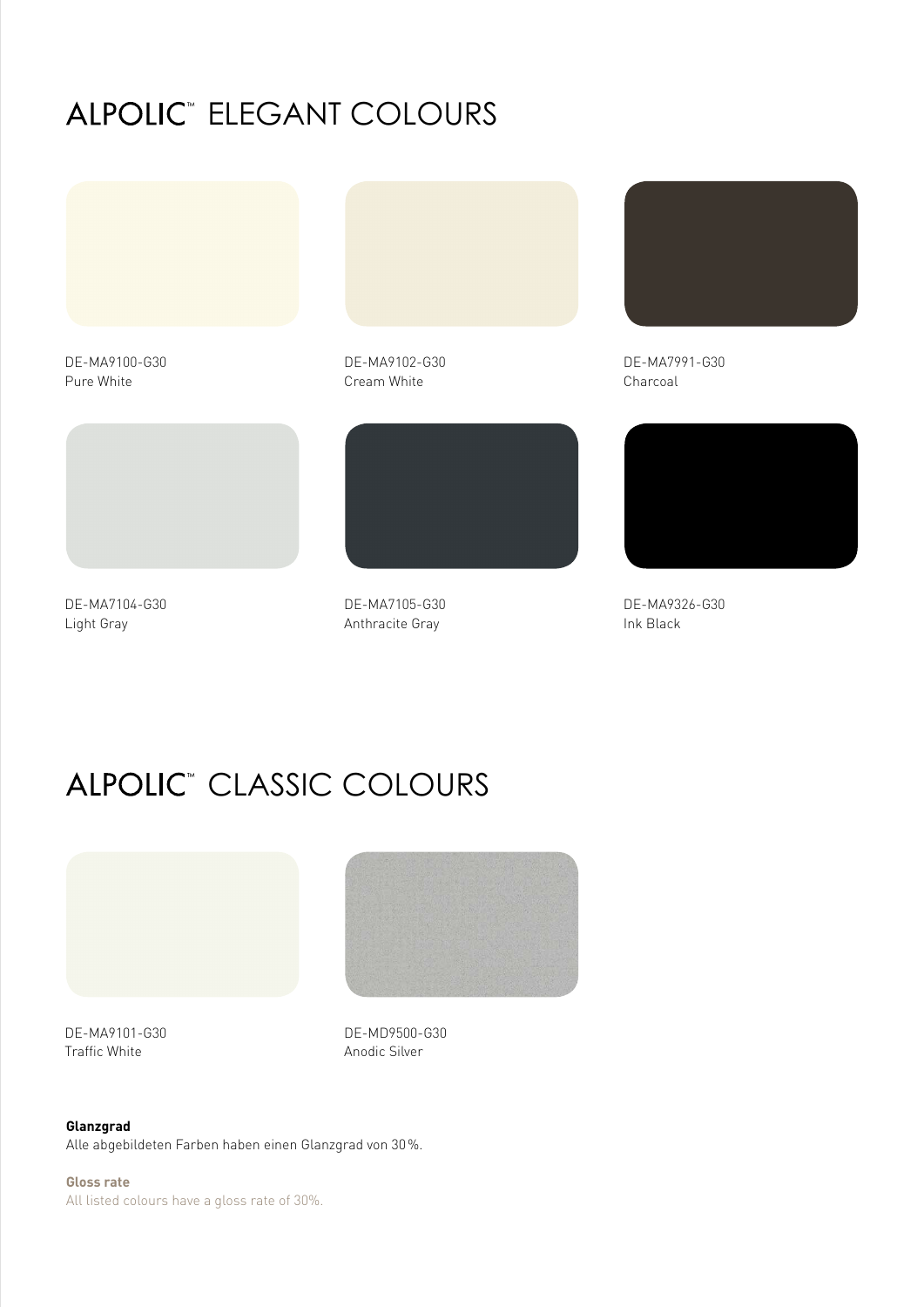

DE-MD9503-G30 Champagne Silver



DE-MD9504-G30 Bronze Metallic



DE-MD7502-G30 Gray Metallic



DE-MD9600-G30 Sunrise Silver



DE-MD9501-G30 Smoke Silver



DE-MD7505-G30 Deep Gray Metallic

## **Hinweis:**

- Die in dieser Farbkarte abgebildeten Farben können geringfügig vom Endprodukt abweichen. Bitte vergleichen Sie die Farbe anhand eines Farbmusters.
- Die Farbtöne können bei verschiedenen Produktionschargen geringfügig variieren. Um ein einheitliches Farbbild zu gewährleisten, empfehlen wir, die komplette Bestellung auf einmal abzugeben.
- Sollten Sie Materialien derselben Farbe aus unterschiedlichen Produktionschargen einsetzen, empfehlen wir, im Vorfeld mit unseren Verkaufsstellen Kontakt aufzunehmen.

### **Note:**

- The colours displayed in this colour chart may differ slightly from actual products. Confirm the colour with the colour sample.
- Colours may vary slightly between production lots. To ensure the colour consistency, we recommend placing total requirement in one order.
- Should you use material of the same colour from different production lots in one project, please make sure to consult our offices in advance.